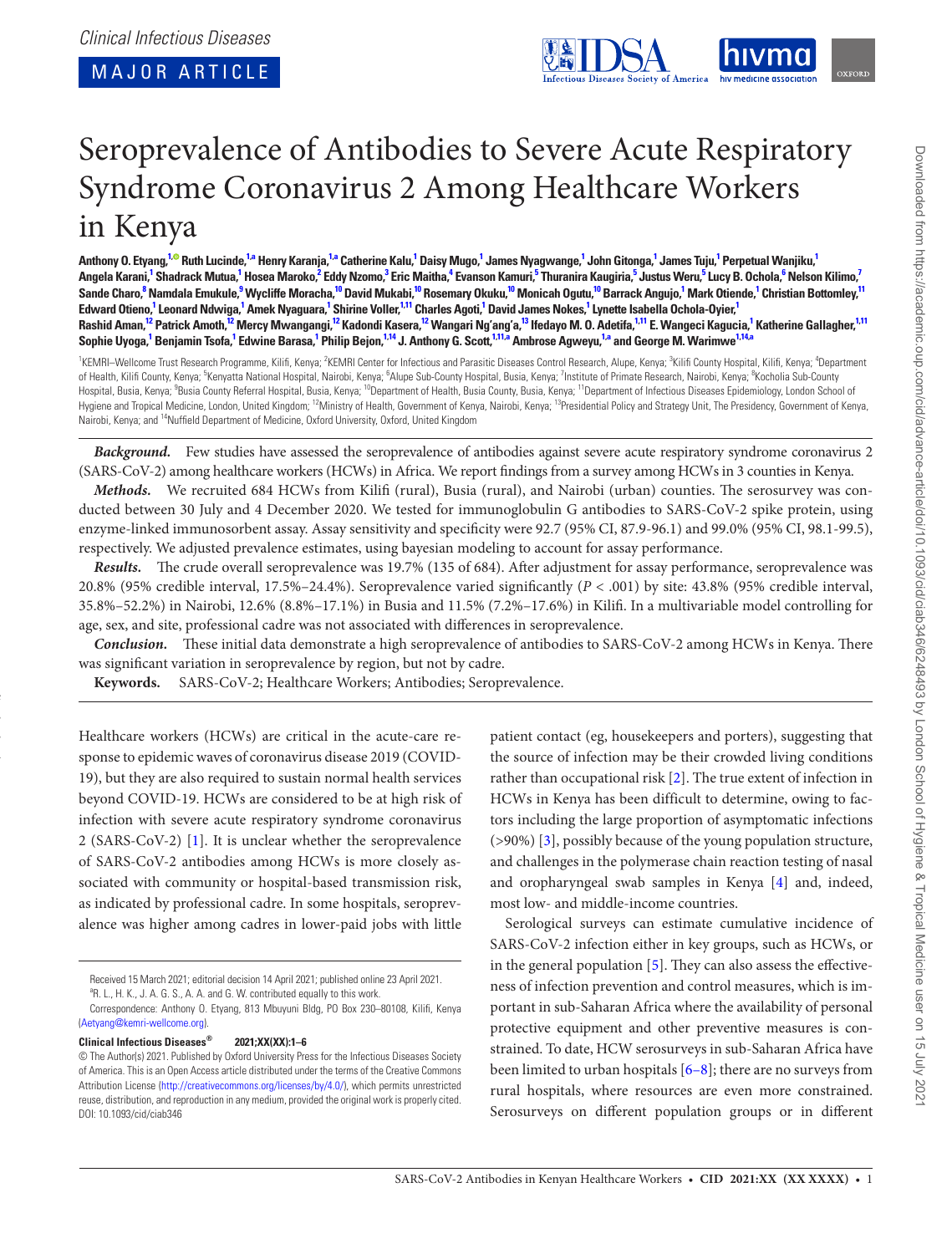geographic regions can also inform vaccine prioritization policies. This is especially important in low- and middle-income countries, where only a small proportion of the population is likely to receive vaccines in the early phase of the vaccine campaign [[9](#page-5-7)].

Because the presence of antibodies to SARS-CoV-2 appears to be strongly protective against repeated infection over a 6-month period [[10,](#page-5-8) [11](#page-5-9)], knowledge of past infection could be useful for avoiding unnecessary quarantines, which would help preserve the limited numbers of personnel available to deal with the pandemic and other health needs in the region. We report initial findings from SARS-CoV-2 antibody testing from HCWs in 3 sites in Coastal, Central, and Western Kenya.

# METHODS

# **Study Sites and Participants**

Study sites ([Supplementary Figure 1](http://academic.oup.com/cid/article-lookup/doi/10.1093/cid/ciab346#supplementary-data)) were selected after consultation with the individual county COVID-19 rapid response teams. For Kilifi County, a predominantly rural area located on the Indian Ocean coast, we enrolled participants at Kilifi County Hospital, the main referral facility in the region. For Busia County, which is also predominantly rural and located in the western region of Kenya, we enrolled HCWs at Busia County Referral Hospital, the main referral facility in the area, and 2 other facilities in the county, Alupe Sub-County Hospital, designated as the isolation facility for patients with COVID-19 in the county, and Kocholia Sub-County Hospital. In Nairobi County, the capital city of Kenya, we enrolled HCWs at the Kenyatta National Hospital, the main referral facility for the city as well as the country [[12\]](#page-5-10).

We used a variety of strategies to recruit a convenience sample of HCWs at each of the study sites, including word of mouth, advertising at hospital notice boards, and messages sent via mobile phone. HCWs of all cadres were eligible to participate in the study. In Kilifi and Busia we aimed to recruit ≥50%  $(n = 441)$  of the 882 HCWs working in the healthcare facilities, which we considered to be both feasible and likely to provide a representative sample. We used a slightly different strategy at Kenyatta National Hospital, where the primary aim of the study was to determine incidence and antibody kinetics among approximately 180 HCWs, comprising approximately 4% of the hospital's estimated 5000 HCWs [[12\]](#page-5-10), who were likely (by self-report) to be available for a year-long longitudinal study.

# **Ethical Approval and Consents**

Serosurveillance was conducted as a public health activity requested by the Kenyan Ministry of Health, and ethical approval for collection and publication of these data was obtained from the Kenya Medical Research Institute Scientific and Ethics Review Unit (KEMRI/SERU/CGMR-C/203/4085). HCWs provided written and/or verbal informed consent for participation in the study. Results of the antibody testing were reported confidentially to each HCW, together with information explaining the implications of the test results.

# **Sample Collection and Processing**

The study took place between 30 July and 4 December 2020. Data collection was performed by members of staff from the participating hospitals, trained on the study procedures.

We collected 6 mL of venous blood in sodium heparin tubes from each participant. Serum was obtained by centrifuging the samples at 450*g* for 5 minutes before storage at –80ºC. Samples were then transported in dry ice to the KEMRI–Wellcome Trust research laboratories in Kilifi for assays. A simple 1-page questionnaire (provided in the Supplementary Material) was administered to the HCWs either electronically or on paper, to collect data on demographic and clinical characteristics.

# **Enzyme-Linked Immunosorbent Assay for SARS-CoV-2 Spike Protein**

All samples were tested at the KEMRI–Wellcome Trust Research Programme laboratories in Kilifi for immunoglobulin G to SARS-CoV-2 whole spike protein using an adaptation of the Krammer enzyme-linked immunosorbent assay [\[13](#page-5-11)]. We assumed an assay sensitivity of 92.7% (95% confidence interval [CI], 87.9%–96.1%) and specificity of 99.0% (98.1%–99.5%), based on previously conducted validation studies [\[14\]](#page-5-12). Results were expressed as the ratio of test optical density (OD) to the OD of the plate negative control; samples with OD ratios >2 were considered positive for SARS-CoV-2 immunoglobulin G.

# **Statistical Methods**

Continuous variables were summarized as means and standard deviations if normally distributed and medians with interquartile ranges for nonnormally distributed variables. Categorical data were presented as counts and percentages. Bayesian modeling was used to adjust seroprevalence estimates for the sensitivity and specificity of the assay. Noninformative priors were used for all parameters, and the models were fitted using the RStan software package [\[15](#page-5-13)] (see Supplementary Material for code). We tested for associations between seroprevalence and professional cadre and site, respectively, using multivariable logistic regression. All analyses were conducted using Stata (version 15) and R (version 3.6.1) software

# RESULTS

We recruited 684 HCWs from Nairobi, Busia, and Kilifi [\(Supplementary Figure 2](http://academic.oup.com/cid/article-lookup/doi/10.1093/cid/ciab346#supplementary-data) and [Table 1\)](#page-2-0). As a proportion of total staff at the facilities, we recruited 70% of HCWs in Kilifi, 50% in Busia, and approximately 4% in Nairobi. The mean age (standard deviation) of the participants was 35 (11) years, and 54% were female. Sixteen (2%) of the HCWs reported having acute respiratory symptoms at the time of sample collection.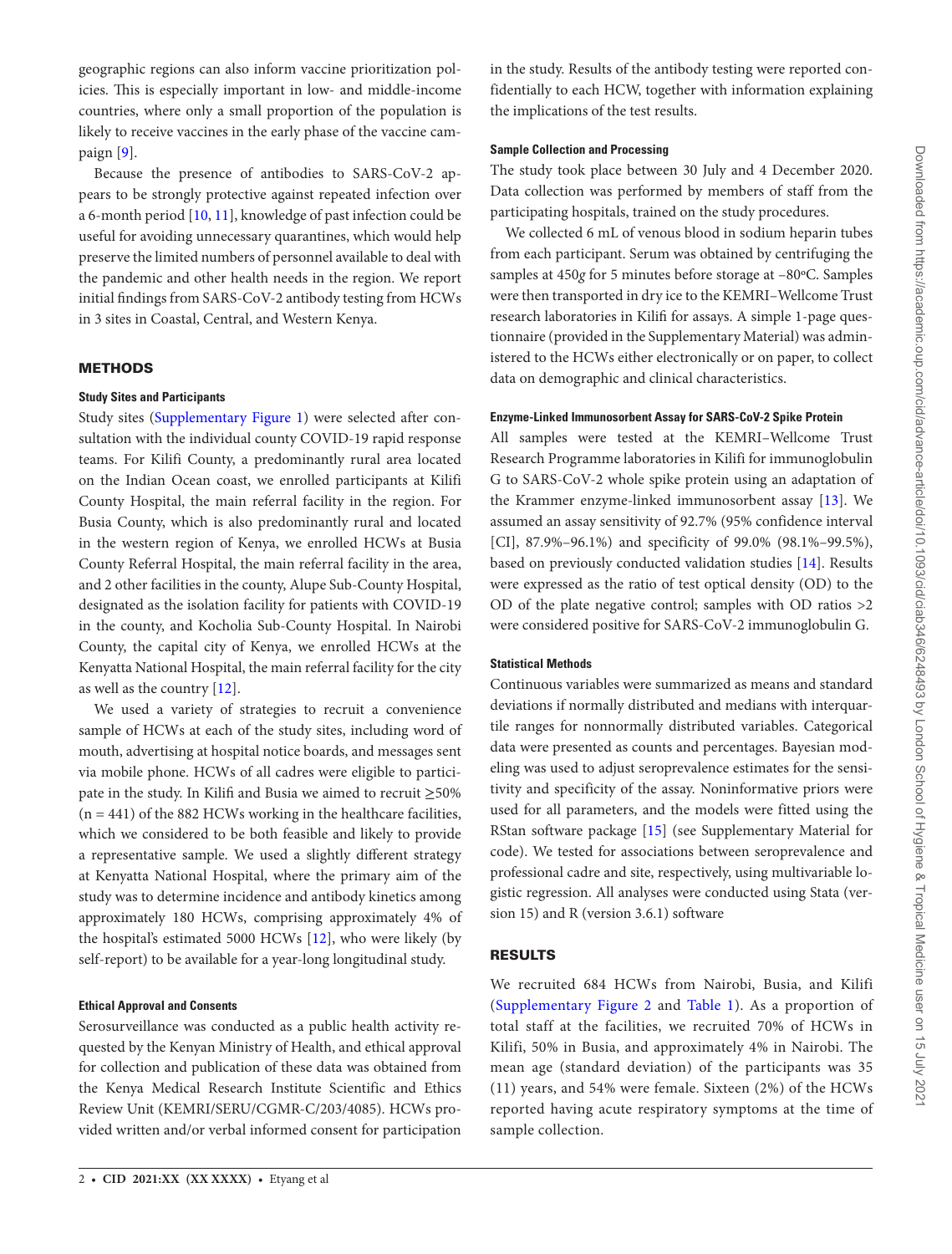Of the 684 HCWs, 135 (19.7%) were seropositive for antibodies to SARS-CoV-2 ([Table 2](#page-3-0)). After adjustment for test performance characteristics, the seroprevalence was 20.8% (95% credible interval [CrI], 17.5%–24.4%). Adjusted seroprevalence among the different cadres ranged from 12.5% (95% CrI, 5.4%–21.8%) among clinical officers to 34.2% (23.7%–45.8%) among physicians. Seroprevalence was higher among HCWs in Nairobi (43.8%; 95% CrI, 35.8%– 52.2%) than among those in Kilifi (11.9%; 7.2%–17.6%) or Busia (12.6%; 8.8%–17.1%).

[Table 3](#page-3-1) displays the results of univariable and multivariable logistic regression modeling testing associations between participant characteristics and seroprevalence. The only exposure variable that displayed a statistically significant association with seroprevalence in the multivariable model was site; HCWs in Kilifi (OR, 0.2; 95% CI, .1–.3) or Busia (0.2; .1–.4) were less likely to be seropositive than those in Nairobi. Professional cadre, age, and sex were not associated with seroprevalence in either univariable and multivariable analyses. Site-specific analyses also did not reveal any association between seroprevalence and professional cadre ([Supplementary Table 1](http://academic.oup.com/cid/article-lookup/doi/10.1093/cid/ciab346#supplementary-data)).

# **DISCUSSION**

We report results of a SARS-CoV-2 seroprevalence study conducted among HCWs in 3 counties in Kenya. We found an overall seroprevalence of SARS-CoV-2 antibodies of 20.8% (95% CrI, 17.5%–24.4%). There were significant differences in seroprevalence associated with hospital region, but no differences associated with professional cadre.

Our estimates of seroprevalence are higher than those in most of studies from Africa published to date, all of which were conducted in urban areas [\[6](#page-5-5)–[8,](#page-5-6) [16\]](#page-5-14) and had a pooled seroprevalence of 8.2% (95% CI, .8%–22.3%) [[17](#page-5-15)]. We conducted our study during and shortly after the first wave of the epidemic in Kenya [[4](#page-5-3)], while the previous studies in Africa were conducted relatively early in the epidemic. Our estimates are similar to those observed among HCWs in several high-income countries at the peak of their first wave of the epidemic [\[17\]](#page-5-15).

Consistent with other studies conducted in Kenya [[4](#page-5-3), [14,](#page-5-12) [18](#page-5-16)[–20](#page-5-17)], we found significant differences in seroprevalence by region. HCWs in urban Nairobi had significantly higher seroprevalence than HWCs in Busia and Kilifi, which are rural

# <span id="page-2-0"></span>**Table 1. Characteristics of Study Participants**

| Characteristic                          | Participants by Site and Dates of Sample Collection, No. (%) |         |                                                                       |                            |  |
|-----------------------------------------|--------------------------------------------------------------|---------|-----------------------------------------------------------------------|----------------------------|--|
|                                         | All Sites: 30 Jul to 4 Dec (n= 684)                          |         | Kilifi: 13 Oct to 4 Dec (n = 200) Nairobi: 30 Jul to 25 Aug (n = 183) | Busia: 19-23 Oct (n = 301) |  |
| Female sex                              | 372 (54)                                                     | 113(57) | 99 (54)                                                               | 160 (53)                   |  |
| Age group, y <sup>a</sup>               |                                                              |         |                                                                       |                            |  |
| $18 - 30$                               | 232 (34)                                                     | 65 (33) | 67(37)                                                                | 100 (33)                   |  |
| $31 - 40$                               | 226 (33)                                                     | 69 (35) | 54 (30)                                                               | 103 (34)                   |  |
| $41 - 50$                               | 117(17)                                                      | 34(17)  | 31(17)                                                                | 52(17)                     |  |
| $51 - 60$                               | 85 (13)                                                      | 20(10)  | 20(11)                                                                | 45 (15)                    |  |
| >60                                     | 17(3)                                                        | 8(4)    | 9(5)                                                                  | 0(0)                       |  |
| PCR swab sample<br>previously collected | 250 (37)                                                     | 31(16)  | 77 (43)                                                               | 142 (47)                   |  |
| Previous swab<br>sample positive        | 5(2)                                                         | 1(3)    | 0(0)                                                                  | 4(3)                       |  |
| Symptoms at<br>sample collection        | 16(2)                                                        | 0(0)    | 16(9)                                                                 | 0(0)                       |  |
| Chronic illness <sup>b</sup>            | 18(3)                                                        | 0(0)    | 18 (10)                                                               | 0(0)                       |  |
| Work in COVID-19<br>unit <sup>c</sup>   | 50(7)                                                        | 0(0)    | 0(0)                                                                  | 50 (16)                    |  |
| Cadre                                   |                                                              |         |                                                                       |                            |  |
| Nurse                                   | 152 (22)                                                     | 42 (21) | 50 (27)                                                               | 60 (20)                    |  |
| Physician                               | 85 (12)                                                      | 21(11)  | 53 (29)                                                               | 11(4)                      |  |
| Clinical officer                        | 79 (12)                                                      | 48 (24) | 4(2)                                                                  | 27(9)                      |  |
| Support staff <sup>d</sup>              | 117(17)                                                      | 33(17)  | 21(11)                                                                | 75 (25)                    |  |
| Pharmacy                                | 19(3)                                                        | 4(2)    | 7(4)                                                                  | 8(3)                       |  |
| Laboratory                              | 64(9)                                                        | 13(7)   | 7(4)                                                                  | 44 (15)                    |  |
| Other <sup>e</sup>                      | 168 (25)                                                     | 39 (20) | 41 (22)                                                               | 76 (29)                    |  |

Abbreviations: COVID-19, coronavirus disease 2019; PCR, polymerase chain reaction.

<sup>a</sup>Age was missing for 7 individuals.

<sup>b</sup>Chronic illnesses included hypertension, diabetes, asthma, and human immunodeficiency virus infection.

<sup>c</sup>None of the healthcare workers in Nairobi or Kilifi worked in a COVID-19 unit.

<sup>d</sup>Support staff included kitchen staff, patient porters, security staff, and records clerks.

<sup>e</sup>Other staff included hospital administrators, supervisors, cashiers, and accountants.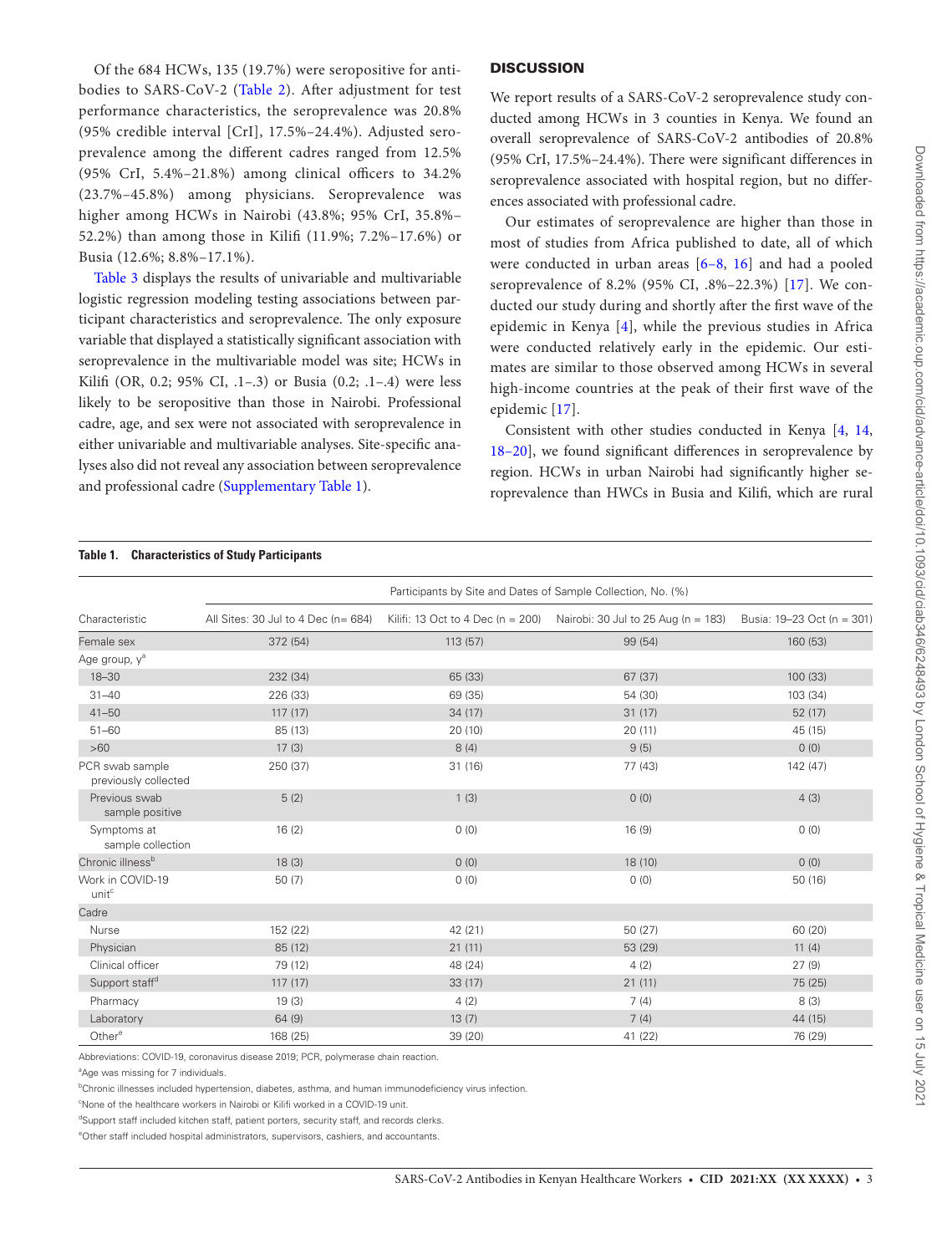# <span id="page-3-0"></span>**Table 2. Seroprevalence of Antibodies to Severe Acute Respiratory Syndrome Coronavirus 2 by Participant Characteristics**

|                  | Participants, No. |                | Seroprevalence, % |                                    |
|------------------|-------------------|----------------|-------------------|------------------------------------|
| Characteristic   | Total             | Seropositive   | Crude             | Adjusted (95% Crl), % <sup>a</sup> |
| Age group, y     |                   |                |                   |                                    |
| $18 - 30$        | 232               | 49             | 21.1              | 22.1 (16.5-28.5)                   |
| $31 - 40$        | 226               | 46             | 20.4              | 21.6 (15.8-27.8)                   |
| $41 - 50$        | 117               | 20             | 17.1              | 18.3 (11.6-26.7)                   |
| $51 - 60$        | 85                | 15             | 17.7              | 18.8 (10.9-28.5)                   |
| >60              | 17                | $\overline{4}$ | 23.5              | 27.9 (9.3-50.8)                    |
| Sex              |                   |                |                   |                                    |
| Female           | 372               | 69             | 18.6              | 19.3 (15.1-24.1)                   |
| Male             | 312               | 66             | 21.2              | 22.1 (17.2-27.7)                   |
| Cadre            |                   |                |                   |                                    |
| Nurse            | 152               | 29             | 19.1              | 20.2 (13.8-27.9)                   |
| Physician        | 85                | 27             | 31.8              | 34.2 (23.7-45.8)                   |
| Clinical officer | 79                | $\mathsf g$    | 11.3              | $12.5(5.4 - 21.8)$                 |
| Support staff    | 117               | 25             | 21.3              | 22.9 (15.2-31.6)                   |
| Pharmacy         | 19                | 5              | 26.3              | 30.3 (11.3-51.9)                   |
| Laboratory       | 64                | 12             | 18.8              | 20.4 (10.6-31.5)                   |
| Other            | 168               | 28             | 16.7              | 17.5 (11.8-24.3)                   |
| Site             |                   |                |                   |                                    |
| Kilifi           | 200               | 23             | 11.5              | $11.9(7.2 - 17.6)$                 |
| Nairobi          | 183               | 75             | 41.0              | 43.8 (35.8-52.2)                   |
| <b>Busia</b>     | 301               | 37             | 12.3              | 12.6 (8.8-17.1)                    |
| Total            | 684               | 135            | 19.7              | 20.8 (17.5-24.4)                   |

Abbreviation: CrI, credible interval.

<sup>a</sup>Seroprevalence figures are adjusted for test performance; see Supplementary Material for code.

counties. Studies in Spain and India have also shown significant regional differences, with higher seroprevalence in urban areas, such as Madrid and New Delhi, compared with rural areas [[21,](#page-5-18) [22](#page-5-19)]. However, even in the rural counties in Kenya, HCWs had seroprevalence estimates similar to those in HCWs in urban areas in Spain [[23](#page-5-20)], the United States [\[24](#page-5-21)], and Malawi [[6](#page-5-5)].

# <span id="page-3-1"></span>**Table 3. Univariable and Multivariable Analysis of Factors Associated With Presence of Antibodies to Severe Acute Respiratory Syndrome Coronavirus 2**

| Characteristic                | OR (95% CI)           |                            |  |
|-------------------------------|-----------------------|----------------------------|--|
|                               | Univariable           | Multivariable <sup>a</sup> |  |
| Sex                           |                       |                            |  |
| Female                        | 1.0                   | 1.0                        |  |
| Male                          | $1.18(.81 - 1.71)$    | $1.13(.75-1.72)$           |  |
| Age (per decade)              | $1.00$ $(.98 - 1.01)$ | $0.99$ $(.98 - 1.01)$      |  |
| <b>Site</b>                   |                       |                            |  |
| Nairobi                       | 1.0                   | $\cdots$                   |  |
| Kilifi                        | $0.19$ $(.11-.32)$    | $0.18(.10-.33)$            |  |
| <b>Busia</b>                  | $0.20$ (.13-.32)      | $0.21$ (.13-.36)           |  |
| Working in COVID-19 unit      | $0.33$ $(.12-.94)$    | $0.51$ $(.17-1.55)$        |  |
| Symptoms at sample collection | 1.98 (1.08-3.63)      | 1.34 (.78-2.30)            |  |
| Chronic illness               | 2.49 (.88-6.97)       | $0.91$ $(.30-2.72)$        |  |
| Cadre                         |                       |                            |  |
| Nurse                         | 1.0                   | 1.0                        |  |
| Physician                     | 1.97 (1.07-3.63)      | $1.20(.61 - 2.35)$         |  |
| Clinical officer              | $0.55(.24-1.21)$      | $0.97(.41 - 2.30)$         |  |
| Support staff                 | $1.15(.63 - 2.09)$    | 1.56 (.80-3.07)            |  |
| Pharmacy                      | $1.51(.51 - 4.54)$    | $1.50$ (.45-4.97)          |  |
| Laboratory                    | $0.98(.46 - 2.06)$    | $1.45(.64 - 3.27)$         |  |
| Other                         | $0.85(.48 - 1.50)$    | $0.97(.53 - 1.81)$         |  |

Abbreviations: CI, confidence interval; COVID-19, coronavirus disease 2019; OR, odds ratio.

<sup>a</sup>Adjusted for all variables in table.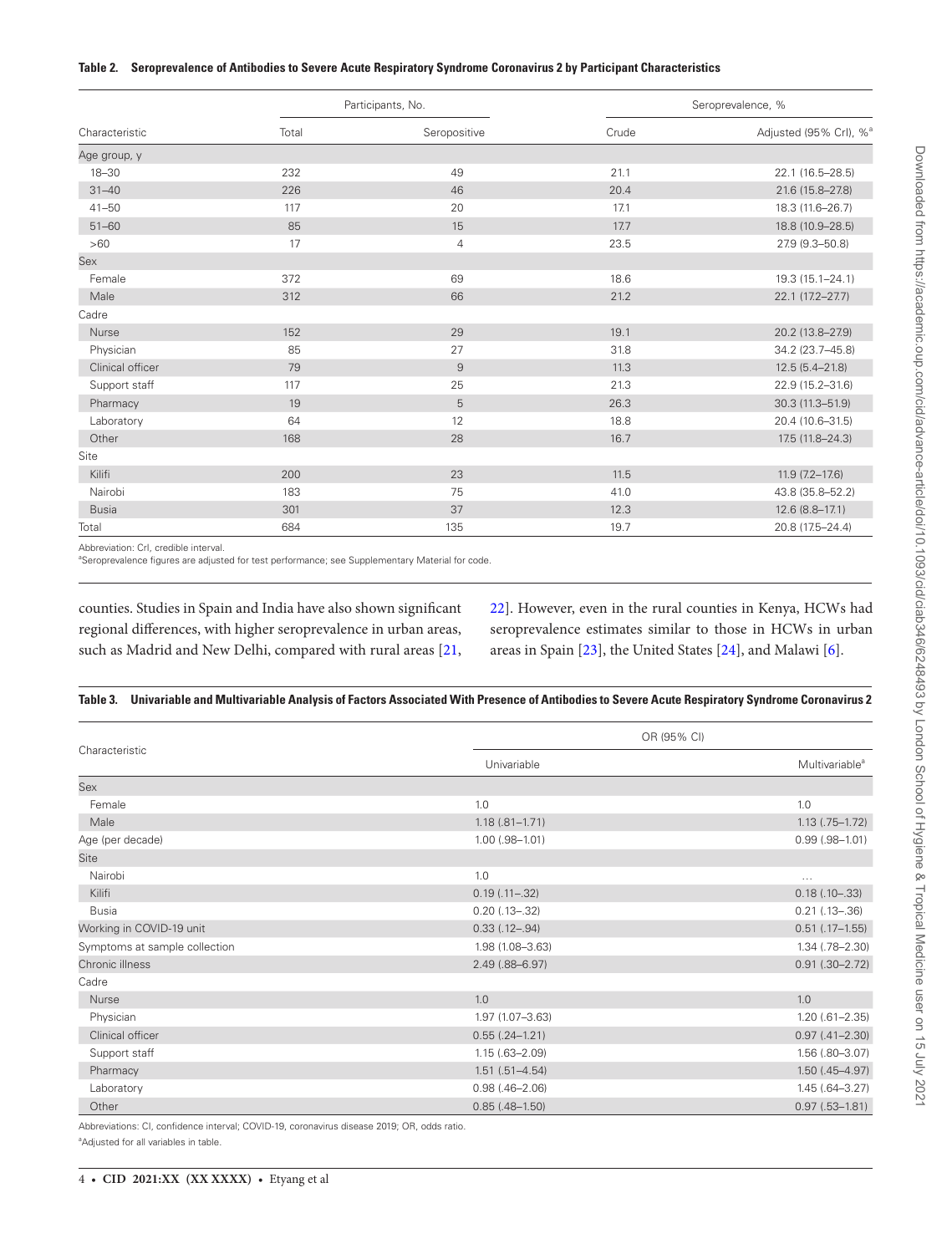We found no differences in seroprevalence by professional category even when the analyses were stratified by study site. The absence of differences in seroprevalence by cadre in the presence of significant differences by geographic region suggests that community transmission could be playing a bigger role than workplace exposure. In studies of HCWs conducted in the United Kingdom, the incidence of infection mirrored that seen in the community [\[2,](#page-5-1) [25\]](#page-5-22). This suggests that efforts to suppress community transmission are likely to reduce infections among HCWs.

The results of the current study provide further evidence that there has been significant undocumented transmission of the SARS-CoV-2 virus within Kenya. Additional evidence of significant undocumented transmission in Kenya derives from (1) 2 studies of seroprevalence among blood transfusion donors [\[14](#page-5-12), [18\]](#page-5-16), (2) a study of truck drivers and their assistants conducted at the same time as this survey in Kilifi and Busia that found a seroprevalence of 42% [\[19](#page-5-23)], and (3) a study of antenatal clinic attendees, which found seroprevalence of 50% at Kenyatta National Hospital in August 2020 and 11% at Kilifi County Hospital in November 2020 [[20](#page-5-17)].

A particular strength of this study is that we conducted it in several sites, which enabled us to detect a significant burden of infection among HCWs in rural parts of the country. Another strength is that we used an assay that was validated using both local and external samples and which performed well in a World Health Organization–sponsored international standardization study [[26\]](#page-5-24). Although we adjusted our figures, using bayesian modeling to take into account assay performance, the reported seroprevalence could still be underestimated owing to antibody waning [\[27\]](#page-5-25). The longitudinal phase of the current study will help address this issue. Another possible reason for underestimation of the prevalence in our study would be spectrum bias [\[28](#page-5-26)], since though the samples that we used in validating the assay were derived from the local population, these individuals were not necessarily the same as the HCWs who participated in the present survey.

Our study had several limitations. We did not perform genetic sequencing to establish the likely sources of infections among the HCWs, although, as argued above, the data we obtained suggest that community transmission was the main driver of infections among the HCWs. The nonrandom selection of only a small proportion of the HCWs in Nairobi could have led to an overestimation of the seroprevalence if the HCWs sampled had an overrepresentation of individuals who had experienced symptoms in the past. However, this would have also resulted in a higher proportion of HCWs in Nairobi having positive results from previously conducted polymerase chain reaction tests, but we did not observe this. In addition a household survey found that 35% of the population in Nairobi had antibodies to SARS-CoV-2 [[29](#page-5-27)], and the rural-urban difference in seroprevalence

among HCWs that we observed was similar to what has been observed in other studies conducted in Kenya [[14,](#page-5-12) [18](#page-5-16)[–20](#page-5-17)].

In conclusion, we found a high prevalence of antibodies to SARS-CoV-2 among HCWs in Kenya, with significant regional differences and no differences based on cadre. The results suggest that infection with SARS-CoV-2 among HCWs is driven more by background population levels of infection than by workplace exposure and will be useful in informing measures to control the ongoing pandemic.

# Supplementary Data

Supplementary materials are available at *Clinical Infectious Diseases* online. Consisting of data provided by the authors to benefit the reader, the posted materials are not copyedited and are the sole responsibility of the authors, so questions or comments should be addressed to the corresponding author.

#### Notes

*Acknowledgments*. The authors thank all healthcare workers who participated in the study, as well as the county health teams and the Kenya Paediatric Research Consortium that facilitated data collection for the study. We thank F. Krammer for providing the plasmids used to generate the receptor-binding domain, spike protein, and CR3022 monoclonal antibody used in this work. The coronavirus disease 2019 (COVID-19) convalescent plasma panel (National Institute for Biological Standards and Control [NIBSC] 20/118) and research reagent for severe acute respiratory syndrome coronavirus 2 (SARS-CoV-2) antibodies (NIBSC 20/130) were obtained from the NIBSC, United Kingdom. They also thank the World Health Organization SOLIDARITY II network for sharing protocols and for facilitating the development and distribution of control reagents.

*Disclaimer.* This manuscript was written with the permission of the director of KEMRI-Centre for Geographic Medicine-Coast (CGMRC). For the purpose of Open Access, the author has applied a CC-BY public copyright license to any author-accepted manuscript version arising from this submission.

*Financial support.* This work was supported by the Wellcome Trust (grants 220991/Z/20/Z and 203077/Z/16/Z; Department for International Development (DFID)/Medical Research Council/National Institute for Health Research (NIHR)/Wellcome Trust joint global health trials award MR/R006083/1 to A. A; senior research fellowship 214320 to J. A. G. S.; grant 220985/Z/20/Z to C. N. A.; and intermediate fellowship 107568/Z/15/Z to L. I. O. O.); the Bill & Melinda Gates Foundation (grant INV-017547); the Foreign Commonwealth and Development Office through the East Africa Research Fund (grant EARF/ITT/039); the NIHR Health Protection Research Unit in Immunisation (J. A. G. S.); the United Kingdom's Medical Research Council and Department for International Development (African research leader fellowship MR/S005293/1 to I. M. O. A.); the NIHR Mucosal Pathogens Research Unit at University College London (grant 2268427 through the London School of Hygiene and Tropical Medicine to I. A.); the Oak Foundation (G. M. W.); the DELTAS Africa Initiative (grants DEL-15-003 to C. N. A. and DEL-15-003 to S .U.); the Department for International Development (C. N. A.); and the National Institute of Allergy and Infectious Diseases Centers of Excellence for Influenza Research and Surveillance (contract HHSN272201400008C to support development of SARS-CoV-2 reagents. This work is part of an integrated program of SARS-CoV-2 serosurveillance in Kenya led by KEMRI–Wellcome Trust Research Programme.

*Potential conflicts of interest.* J. A. G. S. reports grants from the Bill & Melinda Gates Foundation and Gavi, The Vaccine Alliance, outside the submitted work. All other authors report no potential conflicts.

All authors have submitted the ICMJE Form for Disclosure of Potential Conflicts of Interest. Conflicts that the editors consider relevant to the content of the manuscript have been disclosed.